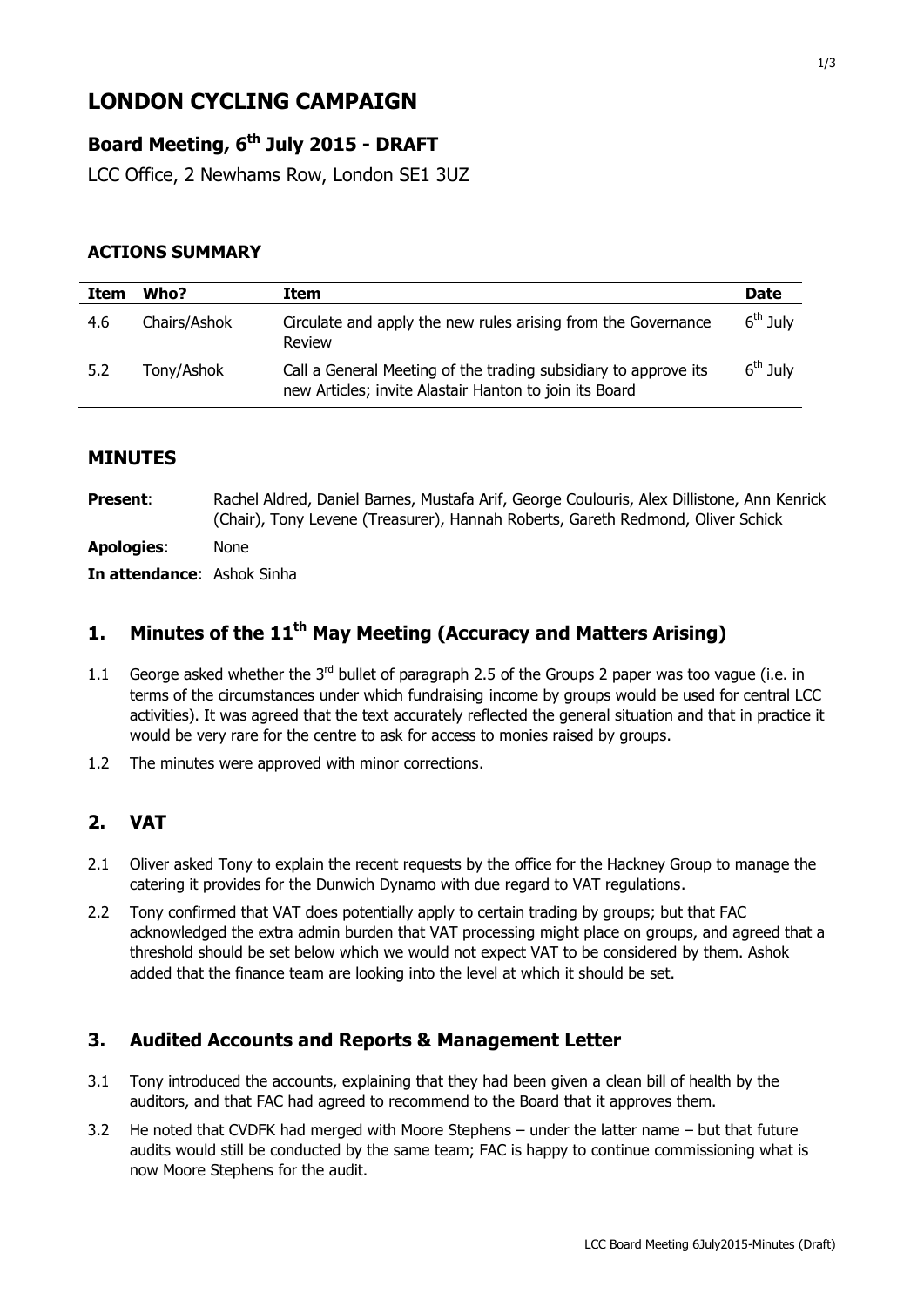- 3.3 The Board approved the accounts, the Chair's and the Trustees' Reports, which were then signed by Tony and Ann.
- 3.4 The Board congratulated Chris Evans in the finance team for his work on the accounts.
- 3.5 The Board noted the auditors' Management Letter and approved all the responses tabled by staff to the recommendations contained therein.

# **4. Governance Review 2015**

- 4.1 GR2015 Policy 1 [FINAL]: paper approved.
- 4.2 GR2015 Policy 3 [FINAL]: paper approved subject to the following edits:
	- The deadline for receipt of motions to the AGM should be no earlier than 3 months before the AGM.
	- Pre-scrutiny of motions should be by any committees the Board deems appropriate.
- 4.3 GR2015 Groups 2 [FINAL]: paper approved with the following change: "belongs to" should be changed to "be under the control of".
- 4.4 GR2015 Groups 3 [FINAL]: paper approved subject to the following edits:
	- Correction of the paragraph numbering.
	- Inclusion of the category of "city" as well as "borough" as a group category, a propos of the Cities of London and Westminster.
	- Under "Membership of the Group", second paragraph: change "contribute to the work" to "activities".
	- Under "Assets and Liabilities...", first paragraph: change "belong to" to "under the control of".
	- A small number of typographical errors.
- 4.4 GR2015 Paper 7 [FINAL]: paper approved subject to the following edits:
	- Delete "These" in "These Standing Orders" under "Definitions".
	- Amend 8.2 to show that Chair's Action should be noted in the minutes of the first Board meeting after the Action has been taken.
- 4.5 GR2015 Paper 8 [FINAL]: paper approved.
- 4.6 Mustafa noted that the Model LCC Group Constitution is likely to change further, as we begin to develop guidance; Ashok added that staff are preparing sessions at the AGM to engage activists in the support they will need to meet the new requirements placed on them as a result of the Review.

**Action**: Ashok/committee Chairs to circulate and apply the new rules; Ashok to table the Special Resolutions at the AGM.

# **5. Trading Subsidiary**

- 5.1 Ashok confirmed that the purpose of LCC's new trading subsidiary ("London Cycling Campaign Trading Ltd") is solely to retain LCC's zero exposure to corporation tax on its non-primary purpose trading; and that the routing of such trading through a non-charitable subsidiary (in this case wholly-owned by LCC) follows official advice as published on the HMRC web portal (and reflects standard practice within the charity sector). The new Articles have been written with this in mind.
- 5.2 The new Articles for the trading subsidiary were approved; Ann was appointed as the Board's shareholder representative and asked to table the Articles at a General Meeting of the company for voting through by her.

**Action**: Ashok and Tony to call a General Meeting of LCCT Ltd. And Ann to approve the new Articles. 3<sup>rd</sup> bullet